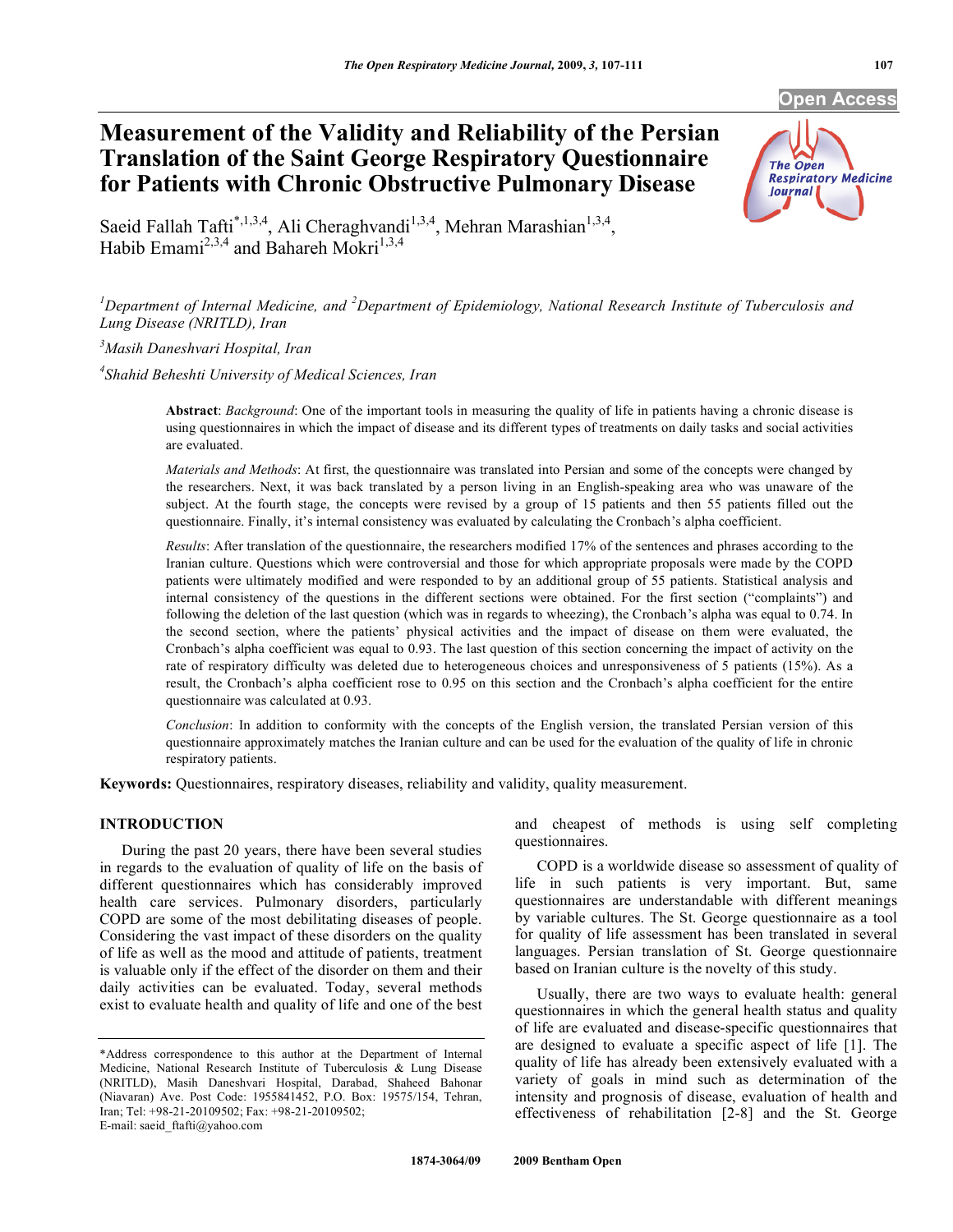questionnaire is a widely known and simple and standard tool for evaluating different aspects of health in COPD patients [9].

 This questionnaire has been translated into 35 different languages and even edited according to English-American concepts [10]. Considering the validity and reliability of the concepts, the Spanish version of this questionnaire was not significantly different from the English version [9, 11]. This questionnaire consists of 50 questions and 76 items of evaluation and has been designed in three sections. The first section includes sequence and intensity of respiratory complaints. The second includes activities that are restricted and can lead to dyspnea and the third section includes impact of a chronic respiratory disorder on social activities and psycho-social issues. Each section is scored from 0 to 100 where 0 shows quite healthy. This question aire is quite easy to fill-in within 10 minutes and it's validity has been accepted repeatedly in COPD and asthmatic patients [12, 14].

 The most important factors necessitating for preparation of the Persian version of the St. George questionnaire are as follows:

- A) Improvement of the quality of the Persian version of the St. George questionnaire in order to evaluate the quality of life in COPD patients and to modify it according to the Iranian culture in a way that changing the structure of the sentences is avoided and it perfectly matches the original version.
- B) Determination of validity and reliability of this trend in order to prevent misleading results. The most important point in an applied valid questionnaire is the degree of its validity and reliability. These two factors depend heavily on the rate of response by the patients and repeatability of the responses. The questions must be written in a way that patients can understand and compare the situation with their own. This will contribute to an increase in the accuracy of the responses and therefore, the results will statistically support the content validity and internal consistency which in turn show the questionnaire's validity and reliability. Frequent surveys and evaluation of the responses and comparing them with the quality of health and situation of the patient is very helpful in preventing deviation from the main purpose [9, 11, 12].
- C) Thus, this study was conducted in COPD patients referred to Dr. Masih Daneshvari Hospital, Tehran, Iran with the aim of determining the validity and reliability of the Persian version of the St. George questionnaire.

# **MATERIALS AND METHODS**

 The original version of the St. George questionnaire in English was used in this study. COPD severity was considered according to GOLD criteria [15]. Patients with an atopy history, episode of cough and dyspnea relief with treatment or spontaneously and also improvement in forced expiratory volume in first second (FEV1)  $>20\%$  after  $\beta$ 2 agonist inhalation, seasonal allergies, allergic rhinitis and eczema were supposed to be suffered from asthma and were

excluded from this project whereas COPD is characterized by age over 40 years with a history of cough, sputum and dyspnea episodes for at least 2 years and also history of smoking. So, history of the patients in addition to spirometry were the key diagnostic tools to distinguish the COPD from asthmatic patients [16, 17]. No confidential or personal questions are asked in this questionnaire. Therefore, the patients' rights have been completely observed. The participants received information about the study. Consent was obtained of participants. The questionnaires were completed in the ward by the patients with sufficient literacy or by the asker if the patients haven't enough literacy. The family members were not allowed to assist the patients. Most of the patients had middle level of literacy and socioeconomic state. The questionnaire included 52 questions regards to 3 main subjects including symptoms, activities and impact. It took 10 minutes to fill in the questionnaire. The content of the questionnaire was separately evaluated and finally confirmed by a pulmonologist, 2 general internists, an epidemiologist and a general practitioner.

 In order to translate the questionnaire into Persian, we used the standard Brislin's method as follows:

- 1) Forward Translation: A translator expert in both Persian and English languages who has a degree and experience in the medical sciences translated the questionnaire into Persian. Accuracy and fluency of the translated text was emphasized in order to enable the patients to read and comprehend the questions easily.
- 2) Review: In this stage, the Persian version of the questionnaire was reviewed by some Iranians to correct the mistakes in case there were any.
- 3) Backward Translation: In this stage, the completed and corrected Persian version of the questionnaire was again translated into English. The translator was not at all familiar with the questionnaire and merely translated the sentences into English. This unfamiliarity helped in showing the flaws and faults of the Persian version.
- 4) Comparison: In this stage as final stage, the backward translated questionnaire was compared with the original version and the differences were surveyed and then modified. The differences between these two versions showed that the Persian translation had not been done skillfully and thus, it was modified in a way that the backward translated version was at the maximum level of similarity to the original version.

## **Scoring**

 Scoring of the St. George questionnaire is from 0% to 100% where 0% is considered as the best health situation of all choices and 100% is considered as the worst. The intermediate choices of any question were scored from 0 to 100 according to the number of choices and proportionately. For instance, in a question with 5 multiple choices the scores were 0, 25, 50, 75 and 100. The scores of all the questions in each section were summed and the total score for the questionnaire was obtained by adding the section's scores.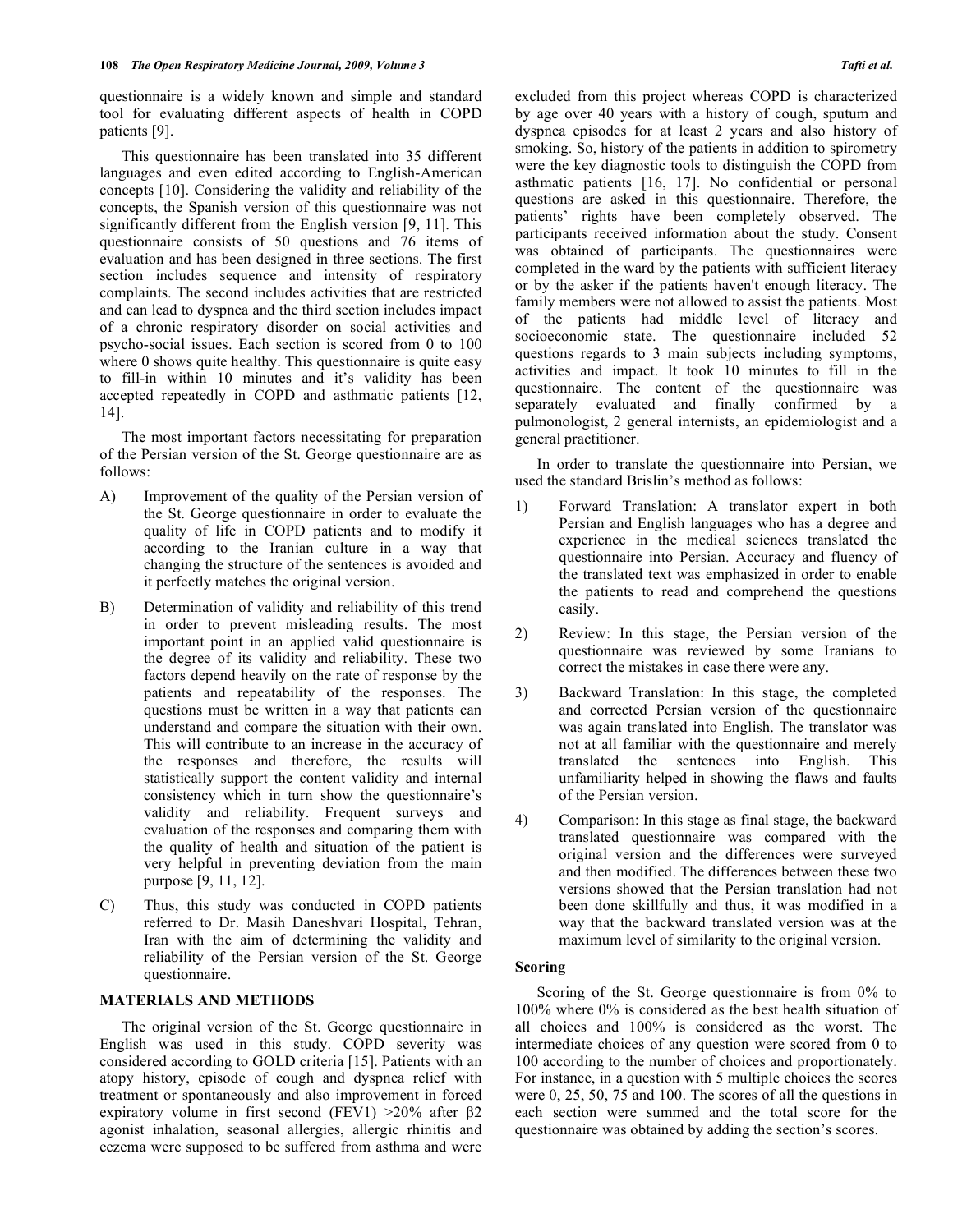# **The Pilot and Final Studies**

 Conducting a pilot study on some of the patients was necessary in order to consider their opinion directly about the Persian questionnaire and reach a desirable result.

 A pilot study was conducted on 15 COPD patients hospitalized at the Masih Daneshvari hospital in May 2005. The results showed that some of the questions were not understandable by the patients and some others were culturally disproportionate to the Iranian patients. For example, few people walk with their dogs or play golf in Iran. Therefore, some of the questions were modified according to the Iranian culture and some others were omitted.

 The main study was conducted on 55 COPD hospital patients at the Masih Daneshvari hospital following preparation of the final Persian version of the St. George questionnaire. The study was cross-sectional and was performed in September 2005. Sampling was easily available and hospitalized patients were respectively included in the study. The Persian version of the St. George questionnaire and also the Katz questionnaire (indices for evaluating patients' physical abilities) were administered and fully explained to the patients so that they were able to answer the questions on their own.

# **Statistics and Data**

 Data was collected through scoring the St. George questionnaire. This information with demographics and the scores obtained from the Katz questionnaire were analyzed by SPSS-13 software. The Cronbach's alpha coefficient was obtained to compare the findings and to determine the internal consistency of the questionnaire.

# **RESULTS**

 A total of 55 patients, 3 women and 52 men, were included in the study. The mean age was  $66.4 \pm 11.1$  years with a minimum of 40 and maximum of 88. 13 (24%) of the included patients had moderate and 42 (76%) had severe COPD based on GOLD criteria. No of the included patients had mild COPD. The Cronbach's alpha coefficient was needed for any section in order to determine the internal consistency of the Persian version of the St. George questionnaire. This coefficient was 0.74 for "symptoms" and although it was above 70% and therefore acceptable for internal consistency, question number 8 (the last question of the "symptoms" section) was omitted as few patients had correctly answered it. Following this change, the Cronbach's alpha rose to 0.78. It should be noted that a Cronbach's alpha coefficient above 0.70 indicates a desirable efficiency and internal consistency in such studies.

 The Cronbach's alpha coefficient was 0.93 for the second and third sections ("physical activities" and "impact") which is excellent. In this section, since the last question in regards to the impact of physical activity on dyspnea was responded to by 5 patients (15%), it was deleted and the Cronbach's alpha rose to 0.95. Finally, the Cronbach's for the entire questionnaire, after deleting the inappropriate questions, reached 0.93.

 Comparison of the score for the "activities" section of the questionnaire with the Katz score which is a standardized questionnaire for evaluation of physical abilities showed a correlation of  $-0.50$  ( $p \le 0.01$ ) and is significant. The symbol " –" (minus) shows opposite scoring in the two questionnaires; i.e. a patient having the least activity and the worst general condition would get the highest score on St. George and the lowest on Katz. It should be noted that the Katz questionnaire is related to quality of life and in order to find a correlation between the scores of the two questionnaires, the "symptoms" section had to be ignored as consideration of this section in the assessment of quality of life would lead to statistical error.

#### **DISCUSSION**

 The Saint George Respiratory Questionnaire is specific for patients with obstructive pulmonary disease and is filled out by the patients themselves. This questionnaire was developed by Jones and his colleagues and has 50 questions in three sections of "symptoms," "activity," and "Impact."

 Many researchers have already started to translate the St. George questionnaire into different languages and study its validity. In a study conducted by Ferrer *et al*. on 318 male COPD patients in 1996, this questionnaire was translated into Spanish and then used. Concurrently, several other health tests were performed and the results of the tests were compared with the findings of the St. George questionnaire. Ferrer et. al. concluded that the Spanish version of the St. George questionnaire was acceptable and easy to answer. The Cronbach's alpha coefficient was 0.94 which shows a very nice internal consistency [11]. The results of this study show that the scores of the "activity" and "impact" sections of the St. George questionnaire are comparable with the Nottingham Health Profile (NHP) scores, but the score on the "symptoms" section is not since the NHP is designed according to the patients' activities and performance not their complaints [12-18]. One of the main problems of the study conducted by Ferrer *et al*. was that some of the questions were not understandable by the patients and therefore, there was no reliable answers for them. Another problem was in regard to questions that had to be left unanswered in case there were no specific symptoms; yet, they were actually answered by the patients. In addition, several problems arose since only COPD patients were included in the study and some of the questions were specific to asthmatics.

 Curtis *et al*. cited that the St. George questionnaire has shown a high level of validity and reliability in their study [19].

 Another study which was performed on the American version of the St. George questionnaire showed acceptable internal consistency with a Cronbach's alpha coefficient higher than 0.70 (except for the "complaints" section]. Reliability of this questionnaire, following the test-retest comparison, showed a number between 0.795 and 0.9 and validity of this questionnaire in comparison with other pulmonary functional indices such as classification of dyspnea according to MRC or SF-36 was quite acceptable  $(p \le 0.01)$  [10].

 Jones *et al*. noticed that demographic factors and other disease related factors had the least impact on weighing of the questions. Furthermore, Quirk's study showed that in different countries, the findings related to asthmatic patients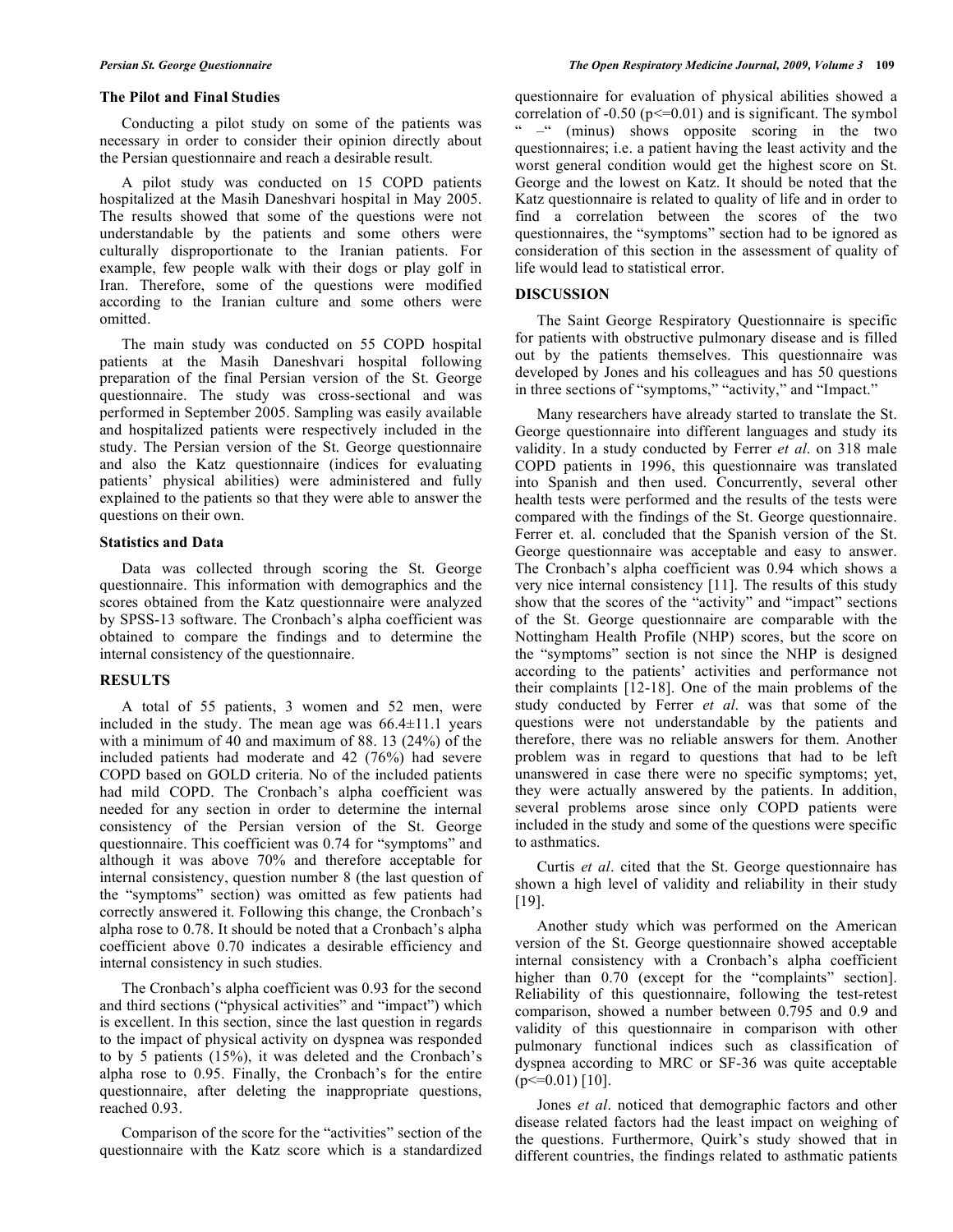had made a relatively low difference in weighing of the questions. Thus, it can be concluded that the St. George questionnaire can efficiently be used in an extensive range of chronic pulmonary diseases from asthma to COPD. Jones *et al.* concluded that the St. George questionnaire is a valid tool in quantitatively measuring symptoms of patients and their quality of life.

 In 2002, following the pilot study and translation of the questionnaire into Spanish in 1996, Ferrer and Villasante and colleagues studied the quality of life in healthy people. During the study, the researchers found out that even people in the best conditions do not achieve the lowest score (zero), because it is likely that they have some symptoms or limitations of activity and/or they may interpret their own quality of life in a wrong way. They also noticed that in contrast to Jones' study, people of different genders and ages who obtained the same score did not have the same quality of life. For example, a 45 year-old person with a score of 60 is in a worse condition than a person with the same score who is 65 years old. This is because in a healthy community, the elderly and also the female individuals are relatively more restricted due to reasons other than COPD. Clearly, the elderly can not be as active as younger individuals. As younger individuals likewise, due to cultural issues, women have more restrictions than men do. In a study conducted by Ferrer, they had less pulmonary symptoms and yet, their activity scores were higher showing worse situations. After comparing them to a healthy population, these differences were perfectly understood. People belonging to different socioeconomic classes had different scores which were eliminated following correction for this factor. Nonetheless, differences related to the level of education could not be eliminated. Ferrer suggests that using the criteria from a healthy society for comparison is very helpful in evaluating quality of life and will allow researchers to benefit from more documented, more acceptable and more applicable results.

 Wilson *et al*. conducted a study on 111 bronchiectatic patients under evaluation with the St. George questionnaire. These researchers pointed out that since they had no tools to evaluate quality of life in patients having bronchiectasis, they used the St. George questionnaire which is designed for asthmatic and COPD patients. Besides filling the St. George questionnaire, their patients had been evaluated in regards to general health, mood and body weakness. Findings related to the St. George questionnaire and clinical and mental findings of the patients at the time of reference were compatible with those of follow-up. Cronbach's alpha coefficient for the St. George questionnaire was 0.97 which shows a good internal consistency. In this study, repeatability was evaluated in 23 patients in a 2 week interval and the results were acceptable. Wilson showed that the St. George questionnaire has a good convergence with some clinical evaluation tools in terms of the activity of patients and severity of the disease in a patient with bronchiectasis.

 In the present study, despite the controversial results observed by Ferrer and Jones regarding the effects of demographic factors and respiratory-related factors in filling and scoring on the St. George questionnaire, the author attempted to ignore these controversies. Thus, patients were not separated according to their gender, age, culture and

other demographic factors and the final score was the only criterion for evaluating the quality of life since the objective of the current study is to translate and determine the validity and reliability of the Persian version of the St. George questionnaire. In our study, the high Cronbach's alpha coefficient well shows the internal consistency. Nevertheless, our patients had some restrictions in filling the questionnaire. Many of the questions in the field of activity were not compatible to the Iranian culture and had to be modified. For instance, walking the dog or going to church were replaced by walking in the park or going to the mosque. Besides, one of the questions regarding job problems was to some extent problematic in our pilot study since our patients were mostly retired men or house wives and therefore, it was deleted. One of the questions in the English version was about the negative impact of the disease on recreational activities or hobbies which was also deleted in the statistic analysis because it seemed unfamiliar and meaningless to the patients and the responses were not reliable enough. Therefore, the Cronbach's alpha coefficient and internal consistency were finally increased to 0.93. Ultimately, the Persian version of the St. George questionnaire was designed in three sections of "symptoms," "activities" and "impact" on performance with 50 questions including 7 for "symptoms" and 43 for "activities" and "impact" on performance. This can be used in more extensive studies with more detailed evaluations and can be compared to pulmonary function tests, physical activity tests and mental health measurement tools like as was done by Wilson.

 In the present study, According to more smoking in men than women in our country, most of our included patients were males. Thus, based on this study, validity and reliability of Persian version of St. George questionnaire can be extended to male group. More researches are needed to study if the Persian St. George questionnaire can be useful in female group.

#### **ACKNOWLEDGEMENT**

 The authors would like to thank Dr. Firouzeh Talischi for edition of this manuscript.

# **REFERENCES**

- [1] Lohr KN. Advances in health status assessment. Overview of the conference. Med Care 1989; 27(Suppl 3): S1-11.
- [2] Meek PM, Lareau SC. Critical outcomes in pulmonary rehabilitation: assessment and evaluation of dyspnea and fatigue. J Rehabil Res Dev 2003; 40(5 Suppl 2): 13-24.
- [3] Jones PW, Quirk FH, Baveystock CM, Littlejohns P. A selfcomplete measure of health status for chronic airflow limitation. Am Rev Respir Dis 1992; 145(6): 1321-7.
- [4] Wedzicha JA, Bestall JC, Garrod R, Garnham R, Paul EA, Jones PW. Randomized controlled trial of pulmonary rehabilitation in severe chronic obstructive pulmonary disease patients, stratified with the MRC dyspnoea scale. Eur Respir J 1998; 12(2): 363-9.
- [5] Bestall JC, Paul EA, Garrod R, Garnham R, Jones PW, Wedzicha JA. Longitudinal trends in exercise capacity and health status after pulmonary rehabilitation in patients with COPD. Respir Med. 2003; 97(2): 173-80.
- [6] Griffiths TL, Burr ML, Campbell IA, *et al*. Results at 1 year of outpatient multidisciplinary pulmonary rehabilitation: a randomised controlled trial. Lancet 2000; 355(9201): 362-8.
- [7] Finnerty JP, Keeping I, Bullough I, Jones J. The effectiveness of outpatient pulmonary rehabilitation in chronic lung disease: a randomized controlled trial. Chest 2001; 119(6): 1705-10.
- [8] Incalzi RA, Bellia V, Catalano F, *et al*. Evaluation of health outcomes in elderly patients with asthma and COPD using disease-